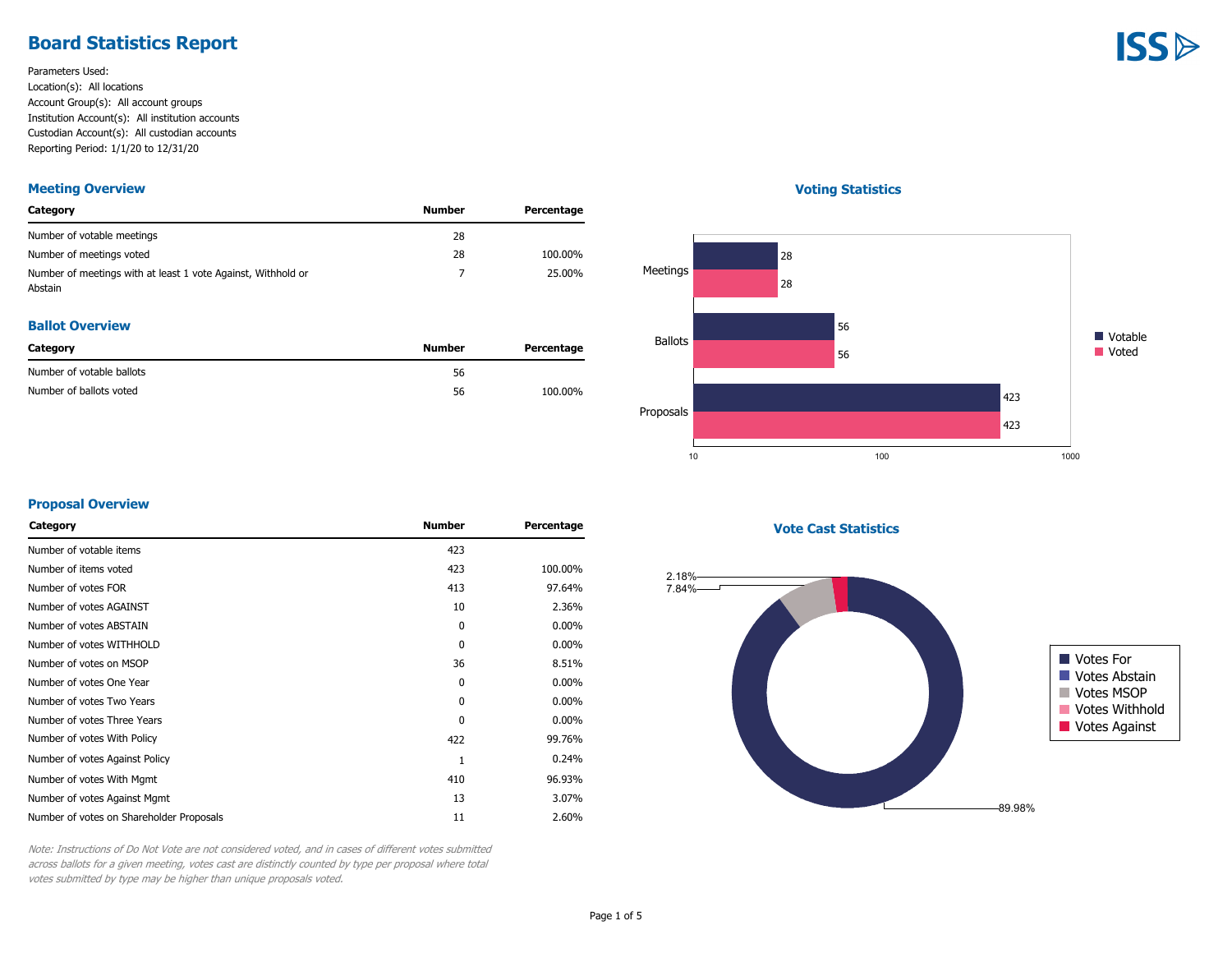**ISS** 



#### **Market Breakdown**

| Market         | <b>Votable Meetings</b> | <b>Voted Meetings</b> | Percentage |
|----------------|-------------------------|-----------------------|------------|
| <b>USA</b>     | 10                      | 10                    | 100.00%    |
| United Kingdom | 5                       | 5                     | 100.00%    |
| France         | 4                       | 4                     | 100.00%    |
| Canada         | 3                       | 3                     | 100.00%    |
| Japan          | 2                       | 2                     | 100.00%    |
| Germany        | 1                       |                       | 100.00%    |
| Israel         | 1                       |                       | 100.00%    |
| <b>Jersey</b>  | 1                       |                       | 100.00%    |
| Netherlands    |                         |                       | 100.00%    |

#### **Meetings Voted by Market**

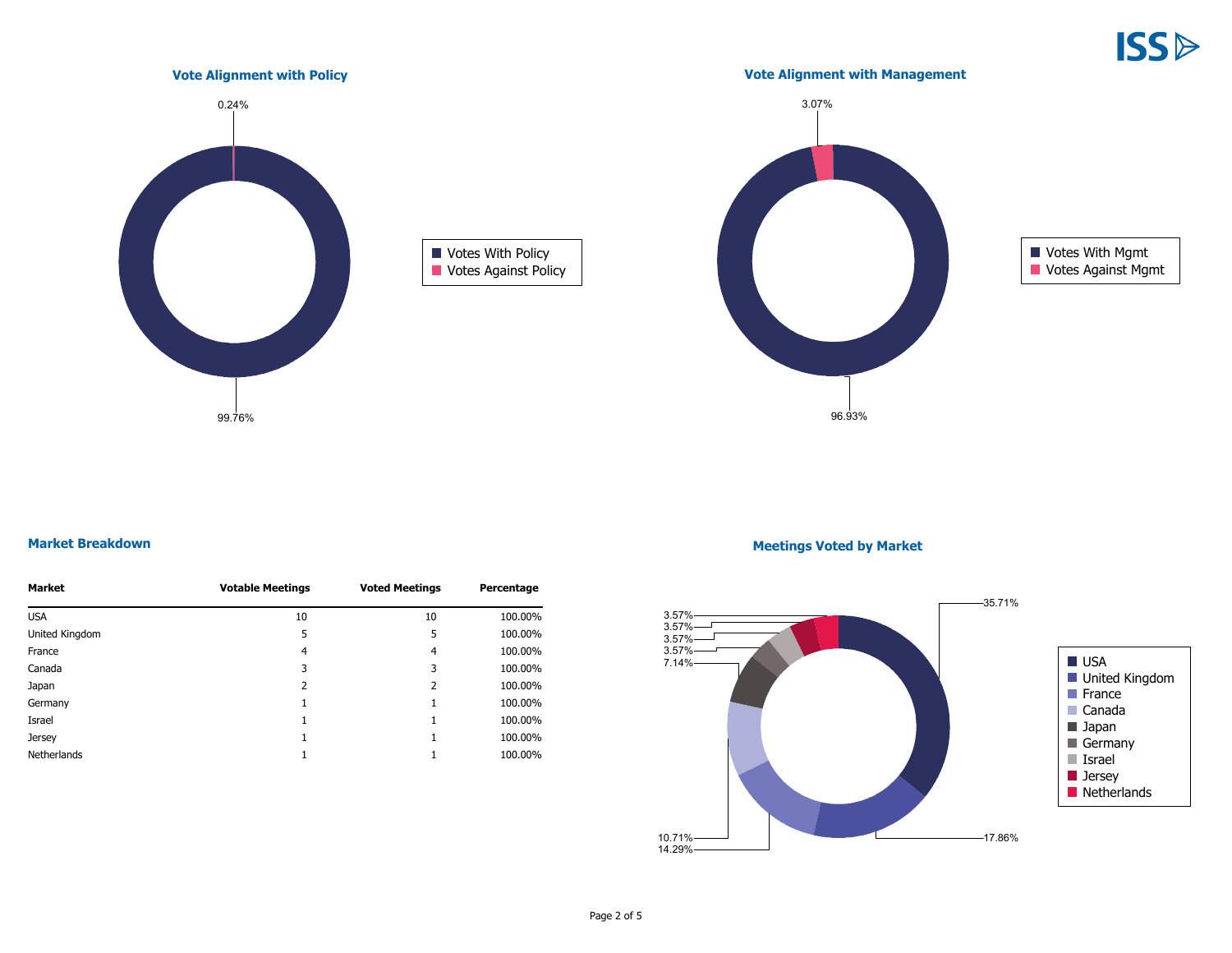## **Market Voting Statistics**

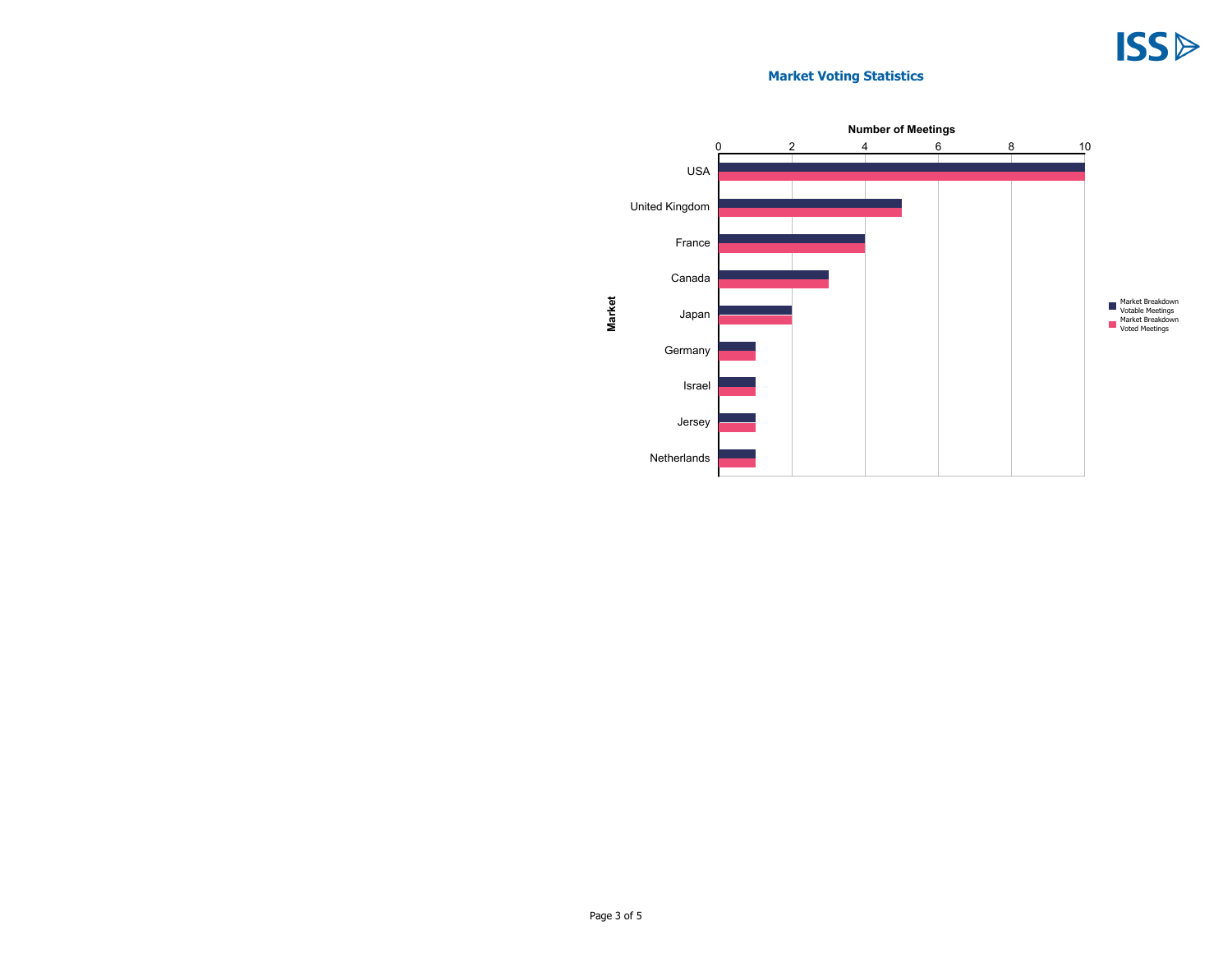# **ISS**

## **Analysis of Votes: AGAINST/ABSTAIN/WITHHOLD**

| <b>Company Name</b>                     | <b>Meeting</b><br>Date | <b>Market</b> | <b>Proposal Code Description</b>                                            | <b>Proposal Type</b><br>Category | <b>Proposal Text</b>                                                                                                | # of Items Voted<br><b>AGST/ABST/WITHH</b> |
|-----------------------------------------|------------------------|---------------|-----------------------------------------------------------------------------|----------------------------------|---------------------------------------------------------------------------------------------------------------------|--------------------------------------------|
| Sumitomo Mitsui Trust Holdings,<br>Inc. | 26-Jun-20              | Japan         | <b>Elect Director</b>                                                       | <b>Directors Related</b>         | Elect Director Saito, Shinichi                                                                                      |                                            |
| Sumitomo Mitsui Trust Holdings,<br>Inc. | 26-Jun-20              | Japan         | <b>Elect Director</b>                                                       | <b>Directors Related</b>         | Elect Director Suzuki, Takeshi                                                                                      |                                            |
| Sumitomo Mitsui Trust Holdings,<br>Inc. | 26-Jun-20              | Japan         | <b>Elect Director</b>                                                       | <b>Directors Related</b>         | Elect Director Kawamoto, Hiroko                                                                                     |                                            |
| Gilead Sciences, Inc.                   | 06-May-20              | <b>USA</b>    | Require Independent Board<br>Chairman                                       | SH-Routine/Business              | Require Independent Board Chair                                                                                     |                                            |
| Gilead Sciences, Inc.                   | 06-May-20              | <b>USA</b>    | Amend Articles Board-Related                                                | SH-Dirs' Related                 | Eliminate the Ownership Threshold for<br>Stockholders to Request a Record Date<br>to Take Action by Written Consent |                                            |
| Loews Corporation                       | 12-May-20              | <b>USA</b>    | <b>Elect Director</b>                                                       | <b>Directors Related</b>         | Elect Director Walter L. Harris                                                                                     |                                            |
| JetBlue Airways Corporation             | 14-May-20              | <b>USA</b>    | Amend Articles Board-Related                                                | SH-Dirs' Related                 | Require Shareholder Approval of Bylaw<br>Amendments Adopted by the Board of<br><b>Directors</b>                     | -1                                         |
| Sanofi                                  | 28-Apr-20              | France        | Advisory Vote to Ratify Named<br><b>Executive Officers'Compensation</b>     | Non-Salary Comp.                 | Approve Compensation of Olivier<br>Brandicourt, CEO Until Aug. 31, 2019                                             |                                            |
| EssilorLuxottica SA                     | 25-Jun-20              | France        | Approve Special Auditors' Report<br>Regarding Related-Party<br>Transactions | Routine/Business                 | Approve Auditors' Special Report on<br><b>Related-Party Transactions</b>                                            | 1                                          |
| <b>McKesson Corporation</b>             | 29-Jul-20              | <b>USA</b>    | Company-Specific-<br>-Governance-Related                                    | SH-Corp Governance               | Report on the Statement on the Purpose<br>of a Corporation                                                          |                                            |

## **Analysis of Votes Against Policy**

| <b>Meeting</b>      |           | <b>Proposal Code</b> | <b>Proposal Type</b> |                  | # of items voted AGST  |               |
|---------------------|-----------|----------------------|----------------------|------------------|------------------------|---------------|
| <b>Company Name</b> | Date      | Market               | <b>Description</b>   | Category         | <b>Proposal Text</b>   | <b>Policy</b> |
| <b>Bunzl Plc</b>    | 15-Apr-20 | United Kingdom       | Approve Dividends    | Routine/Business | Approve Final Dividend |               |

## **Analysis of Votes Against Management**

| Meeting                                 |           |            | <b>Proposal Code Description</b>             | Proposal Type              | # of items voted AGST             |      |
|-----------------------------------------|-----------|------------|----------------------------------------------|----------------------------|-----------------------------------|------|
| <b>Company Name</b>                     | Date      | Market     |                                              | Category                   | <b>Proposal Text</b>              | Mgmt |
| Sumitomo Mitsui Trust<br>Holdings, Inc. | 26-Jun-20 | Japan      | Elect Director                               | Directors Related          | Elect Director Saito, Shinichi    |      |
| Loews Corporation                       | 12-May-20 | <b>USA</b> | <b>Political Contributions</b><br>Disclosure | SH-Other/misc.             | Report on Political Contributions |      |
| Johnson & Johnson                       | 23-Apr-20 | <b>USA</b> | Require Independent Board<br>Chairman        | <b>SH-Routine/Business</b> | Require Independent Board Chair   |      |